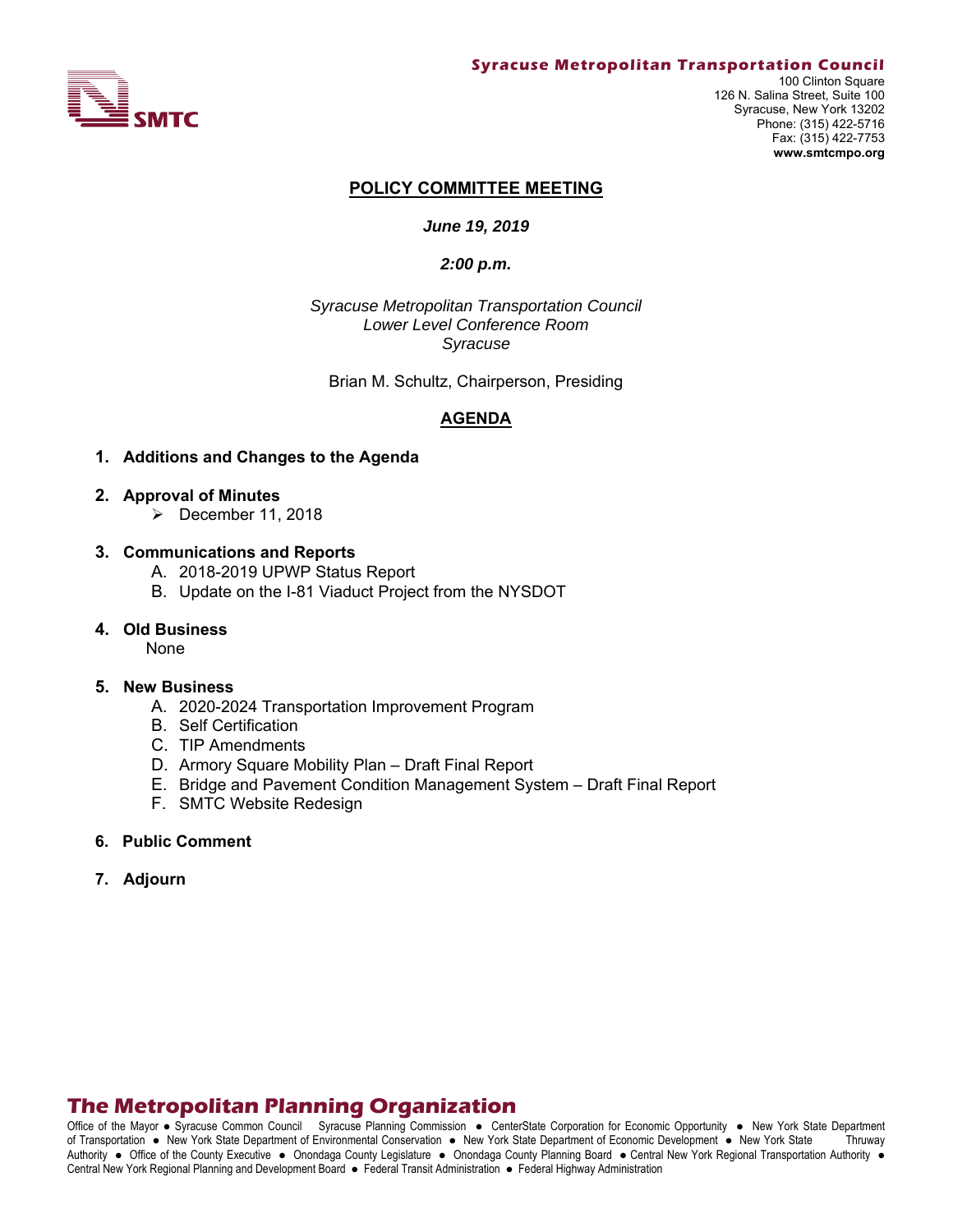# **SYRACUSE METROPOLITAN TRANSPORTATION COUNCIL**

### **MINUTES of the JUNE 19, 2019 POLICY COMMITTEE MEETING**

#### **Voting Members Construction Construction Construction**

Timothy Coley<br>
Corey Driscoll Dunham<br>
City of Syracuse Corey Driscoll Dunham Jerrin George **NYS Thruway Authority**<br>
Helen Hudson **NOTE:** City of Syracuse Comme Rob Simpson **CenterState CEO** 

### **Also Attending**

Brian Schultz, Chair **CNY Regional Transportation Authority** David Bottar CNY Regional Planning & Development Board City of Syracuse Common Council Dan Kwasnowski Syracuse-Onondaga County Planning Agency David Knapp **David Knapp County Legislature Onondaga County Legislature** David Smith **NYS Department of Transportation** 

Mark Frechette **NYS Department of Transportation** E.J. Moses CNY Regional Transportation Authority Jared Shepard CenterState CEO

### **SMTC Staff**

James D'Agostino, Thomas Bardenett, Kevan Busa, Mario Colone, Andrew Frasier, Kevin Kosakowski, Danielle Krol, Aaron McKeon, James Squier, Meghan Vitale, and Patricia Wortley

#### **BUSINESS MEETING**

### **1. CALL TO ORDER**

Chairperson Schultz called the meeting to order at 2:01 p.m., in the Lower Level Conference Room of the Syracuse Metropolitan Transportation Council, Syracuse, NY.

#### **2. APPROVAL OF MINUTES**

The Chairperson inquired if there were any changes to the December 11, 2018 minutes. Hearing none, the Chairperson called for a motion.

Ms. Hudson moved and Mr. Smith seconded approval of the minutes. Motion carried.

#### **3. COMMUNICATIONS AND REPORTS A. UPWP STATUS REPORT**

Mr. D'Agostino highlighted the following: We launched our new website this month. There is no real progress on a new infrastructure bill. There is still a large pending Fast Act rescission at this time. The new projects for this program year are scoped out and underway. We are hosting the New York State Association of Metropolitan Planning Organizations Conference in Syracuse, July 16-17. He encouraged people to attend the conference, as it is free of charge. Traffic Count data collection is in a lull right now. We are updating our Bicycle Suitability Map and data collection efforts are underway. We are also collecting this year's Bridge and Pavement data. The Bridge and Pavement report is being presented today. We are undertaking a GIS project for the County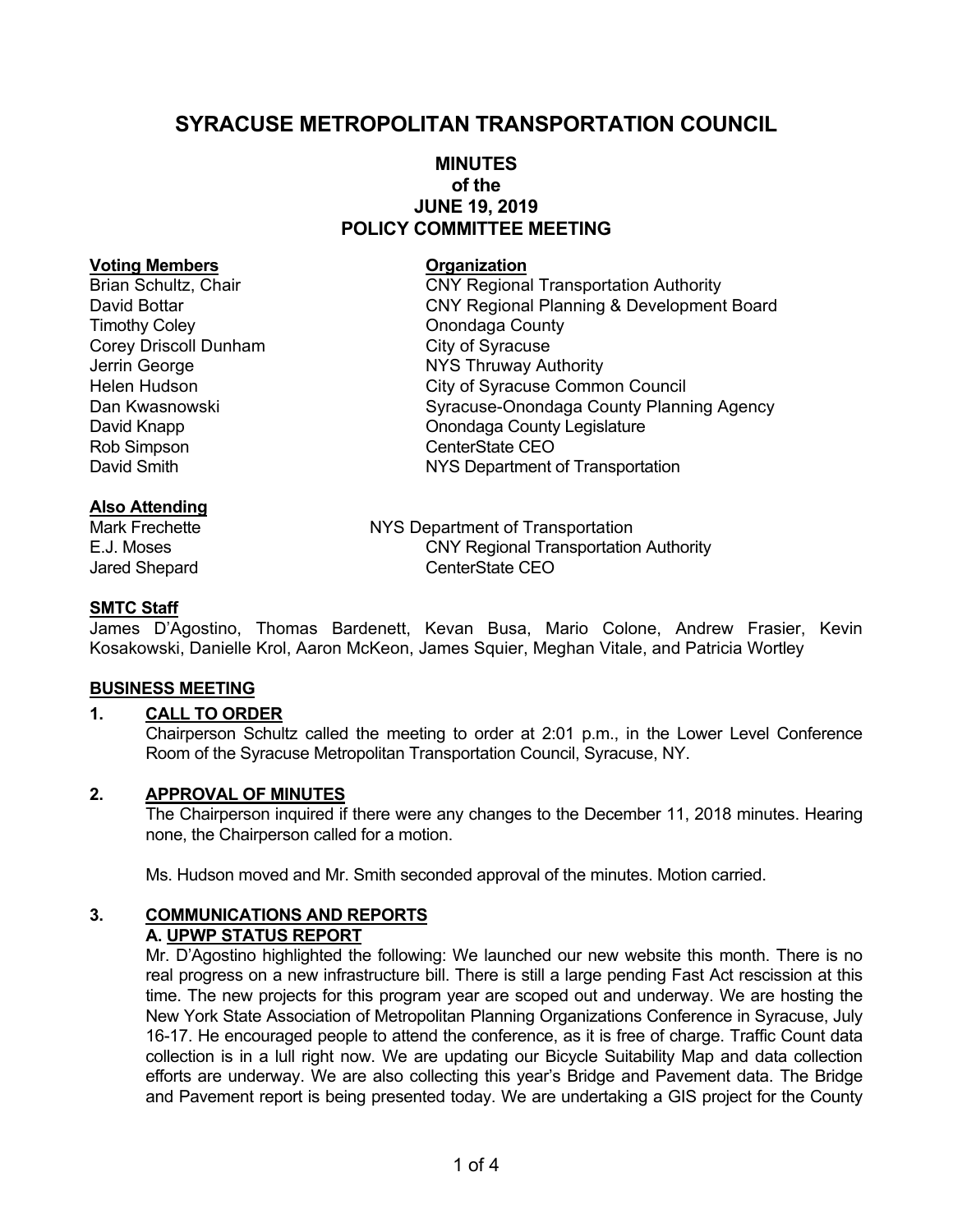collecting speed limits for their roads. The Geddes/Fayette Streets Complete Street project is scheduled for a summer completion. The Long Range Transportation Plan staff is in the middle of the process. We have a September 2020 deadline for adoption. The Cicero Route 11 project is progressing. The Erie Blvd study for the Town of DeWitt will be completed by fall. Mr. D'Agostino stated that Mr. Gordon will be leaving the Town, but the Town wishes to proceed with the project. Mr. Kwasnowski stated that Mr. Gordon has reached out to him to help carry on the project. The new TIP is on the agenda for today.

### **B. UPDATE ON THE I-81 VIADUCT PROJECT FROM THE NYSDOT**

Mr. Frechette stated that last night (June 18, 2019) they held a pretty successful open house. Over 900 people attended. They got a lot of feedback from the community. Mainly people will get information from the outreach efforts. The actual DEIS document is very large to absorb. They have scheduled 10 neighborhood meetings. They look forward to those engagements. The goal is to get out and help the public understand what they are proposing under the alternatives. He stated that no final decision has been made. The Department is recommending the Grid Alternative. There is a briefing scheduled on June 26 for the Planning and Policy Committees. Anyone who has questions are able to ask at that time. Mr. Frechette noted that it is through the public open process that they are able to make the alternatives better.

Mr. D'Agostino stated that eventually the State would need to come to this Committee to vote on the approval of the funding of the 81 project.

Mr. Knapp inquired about the suburban meetings. Mr. Frechette stated that there is a flyer on the website.

**4. OLD BUSINESS** 

None.

### **5. NEW BUSINESS**

## **A. 2020-2024 TRANSPORTATION IMPROVEMENT PROGRAM (TIP)**

Mr. D'Agostino stated that we are adopting the new multi-year TIP. Mr. Colone gave and overview of the process and the projects. We are maintaining fiscal constraint as required. Additionally, we also must adopt a resolution for our Self Certification. Mr. D'Agostino thanked the members who spent a lot of time getting to this point. The new TIP goes into effect October 1.

Mr. Simpson inquired as to how this relates to previous cycles. Mr. D'Agostino stated that the raw dollars are actually less. Mr. Simpson was inquiring about consistency. Mr. Colone stated that it is pretty consistent.

Mr. Coley moved and Mr. Smith seconded a motion to adopt the 2020-2024 TIP. Motion carried unanimously.

Mr. D'Agostino stated that when the I-81 project gets started there would not be money available for other projects in the area/region based on the budget for the project. Mr. Smith stated that there would be many conversations as to how the project is funded.

### **B. SELF CERTIFICATION**

Mr. D'Agostino stated that in addition to adopting the new multi-year TIP, we also must adopt a resolution for our Self Certification. He gave an overview of the federal certification. Our last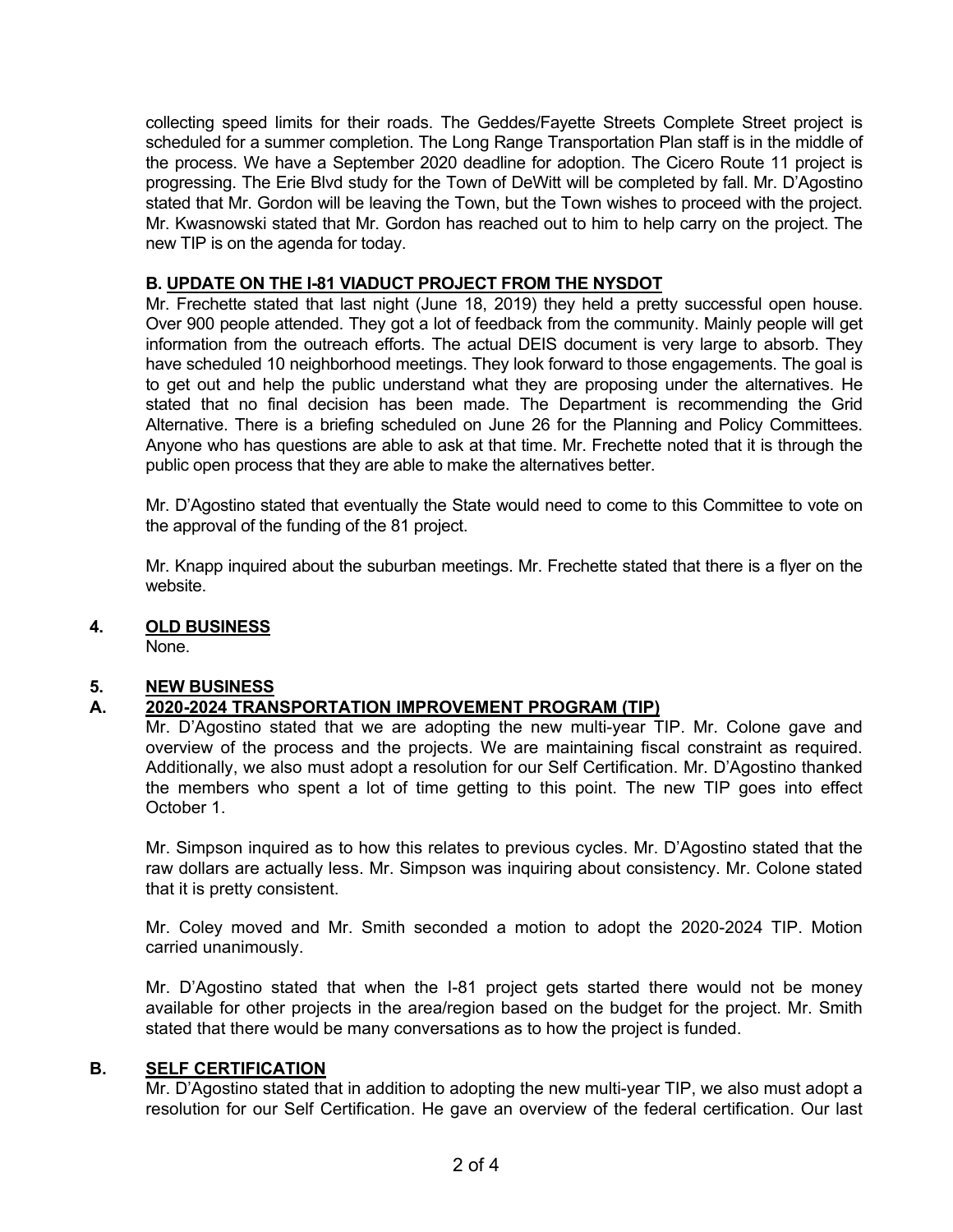on-site certification was in 2017.

Mr. Simpson moved and Ms. Driscoll Dunham seconded a motion to adopt the Self Certification Resolution. Motion carried unanimously.

#### **C. TIP AMENDMENTS**

Mr. D'Agostino stated that the City of Syracuse and Centro are in need of amendments to the 2017-2021 TIP.

Addition of project:

### Bridge NY awards

PIN 375651 (E Brighton Ave over NYSW Superstructure Replacement, BIN 2208610, City of Syracuse, Onon Co). Total cost \$3,605,000. Sponsor City of Syracuse. Project sponsor requests addition of project to program to replace bridge. Project awarded funding via statewide Bridge NY solicitation.

PIN 375657 (W Colvin St over Onondaga Creek Bridge Rehabilitation, BIN 2208360, City of Syracuse, Onon Co). Total cost \$895,000. Sponsor City of Syracuse. Project sponsor requests addition of project to program to rehabilitate bridge. Project awarded funding via statewide Bridge NY solicitation.

#### TAP/CMAQ awards

PIN 395072 (Lodi St Connector, City of Syracuse, Onon Co). Total cost \$351,000. Sponsor City of Syracuse. Project sponsor requests addition of project to program to install on-road bicycle facilities. Project awarded funding via statewide TAP/CMAQ solicitation.

PIN 395073 (CNYRTA Expanded Transit Service, Onon Co). Total cost \$6,250,000. Sponsor Central New York Regional Transportation Authority. Project sponsor requests addition of expand mid-day, second, and third shift transit service. Project awarded funding via statewide TAP/CMAQ solicitation.

PIN 395074 (Creekwalk Improvements, Bridge and Walk Maintenance, City of Syracuse, Onon Co). Total cost \$1,535,000. Sponsor City of Syracuse. Project sponsor requests addition of project to program to rehabilitate a multi-use trail bridge over Onondaga Creek to address structural deficiencies and reconstruct existing sections of the trail to the north to meet current standards for multi-use trails. Project awarded funding via statewide TAP/CMAQ solicitation.

Mr. Simpson moved and Mr. Smith seconded a motion to approve the Resolutions for the above projects. Motion carried.

### **D. ARMORY SQUARE MOBILITY PLAN – DRAFT FINAL REPORT**

Mr. D'Agostino stated that this study was done at the request of the City of Syracuse. Mr. McKeon gave an overview of the project.

Ms. Hudson inquired about the bicycle lanes on Onondaga Street. She stated the lanes are used by wheelchairs, not bicycles. She also stated that when you talk about all of the things you are doing downtown it brings more people into the area, then the people that live there cannot get out of their parking lots. Ms. Driscoll Dunham stated this is a great study, noting the one-way circle around The MOST. Mr. D'Agostino stated that the width around The Most is really not conducive to two lanes of traffic plus parking.